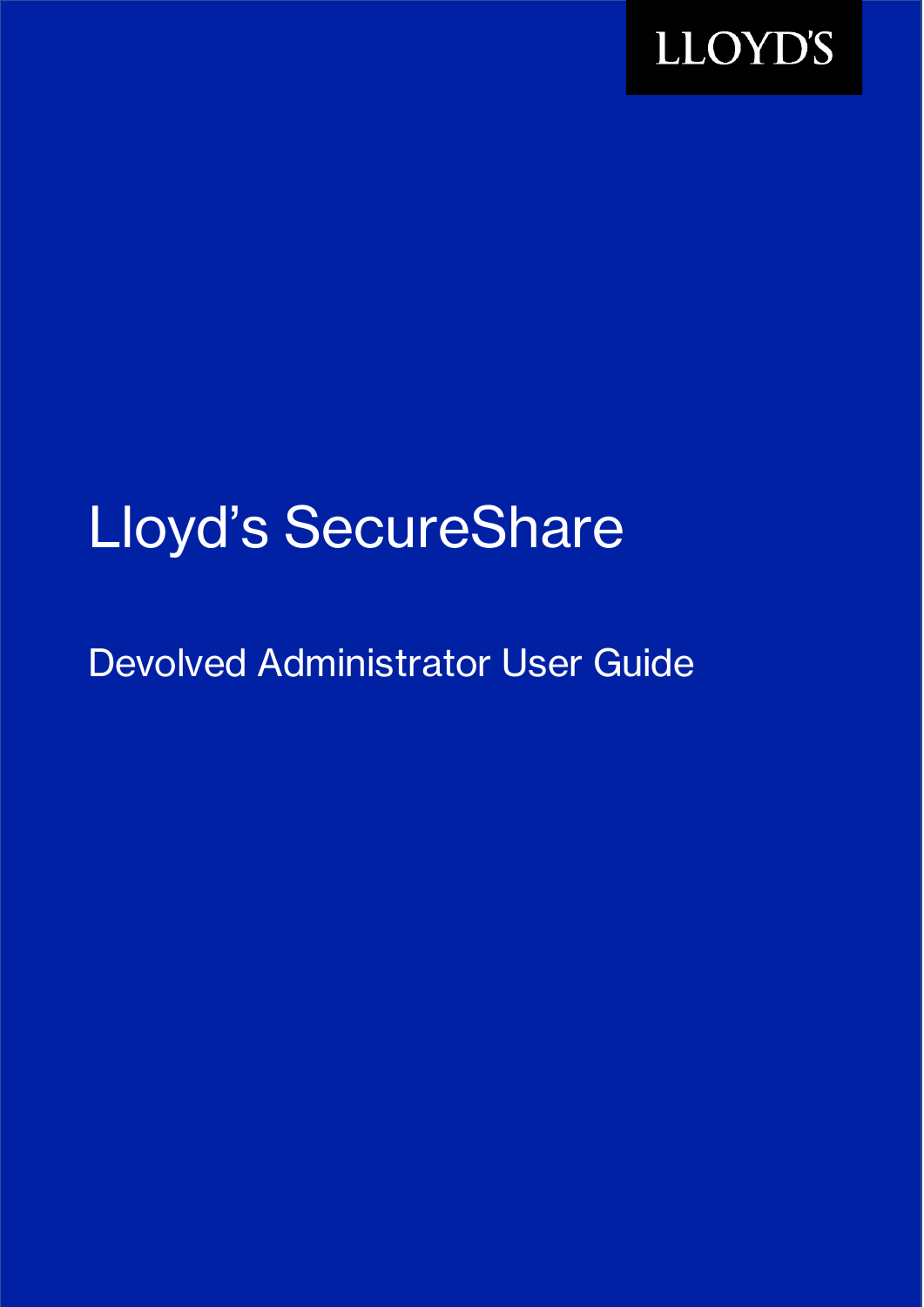# **Contents**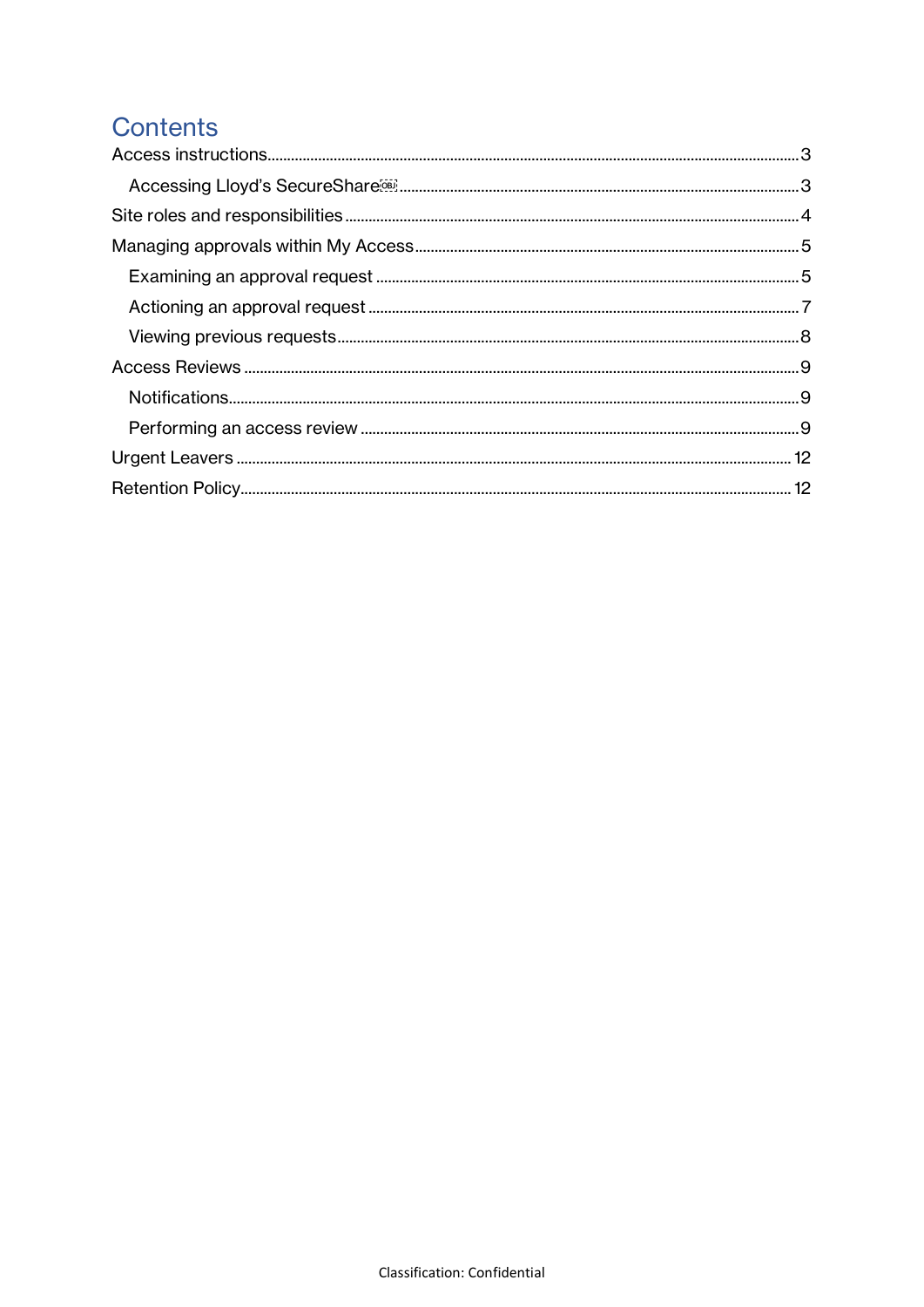# <span id="page-2-0"></span>**Access instructions**

## <span id="page-2-1"></span>Accessing Lloyd's SecureShare

SecureShare is built on Microsoft's 365 cloud platform including SharePoint Online and the My Access portal.

When using this system please use an up-to-date version of either Microsoft Edge or Google Chrome.

SecureShare can be accessed at the following URLs:

**SecureShare Hub site**:<https://lloydsoflondon.sharepoint.com/sites/securesharehub>

**My Access portal**: <https://myaccess.microsoft.com/@lloydsoflondon.onmicrosoft.com>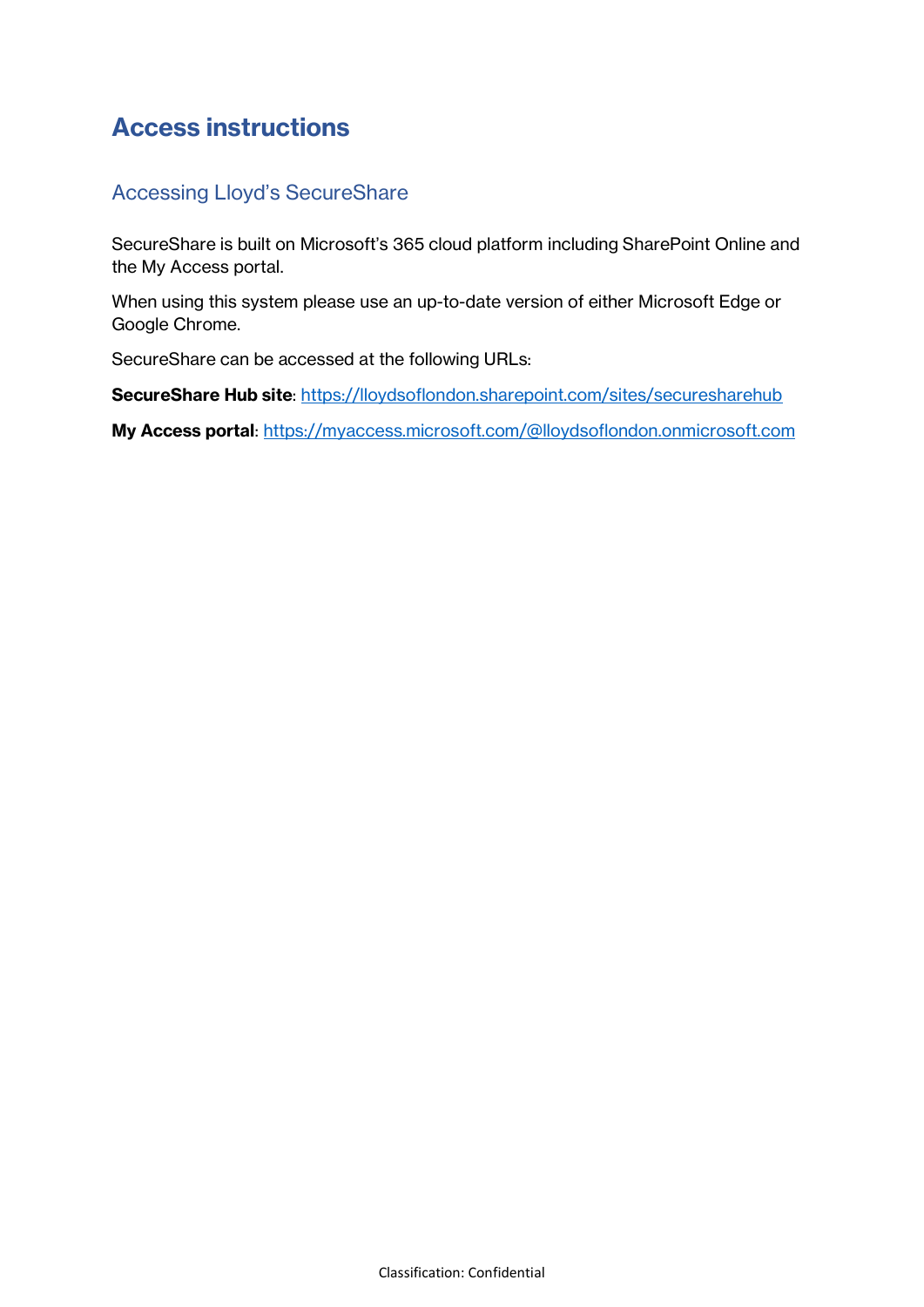# <span id="page-3-0"></span>**Site roles and responsibilities**

The screenshot below indicates the responsibilities of both Site Owners and Devolved Administrators within the SecureShare platform.

Users of SecureShare must note that the platform should not be used as a location to store files permanently but instead as a mechanism to send and receive files.

#### **Responsibilities of Site Owner**

- Making sure it is being used as a sharing platform rather than storage
- Files are being moved to a permanent location as required
- Helping your team understand how everything works
- Liaising with Group Technology as the main point of contact
- Informing Group Technology if the site is no longer required

## **Responsibilities of Devolved Admin**

- Accept SecureShare T&Cs on behalf of organisation
- Managing access requests from users in their organisations
- Conducting regular reviews of access groups and removing people who no longer need access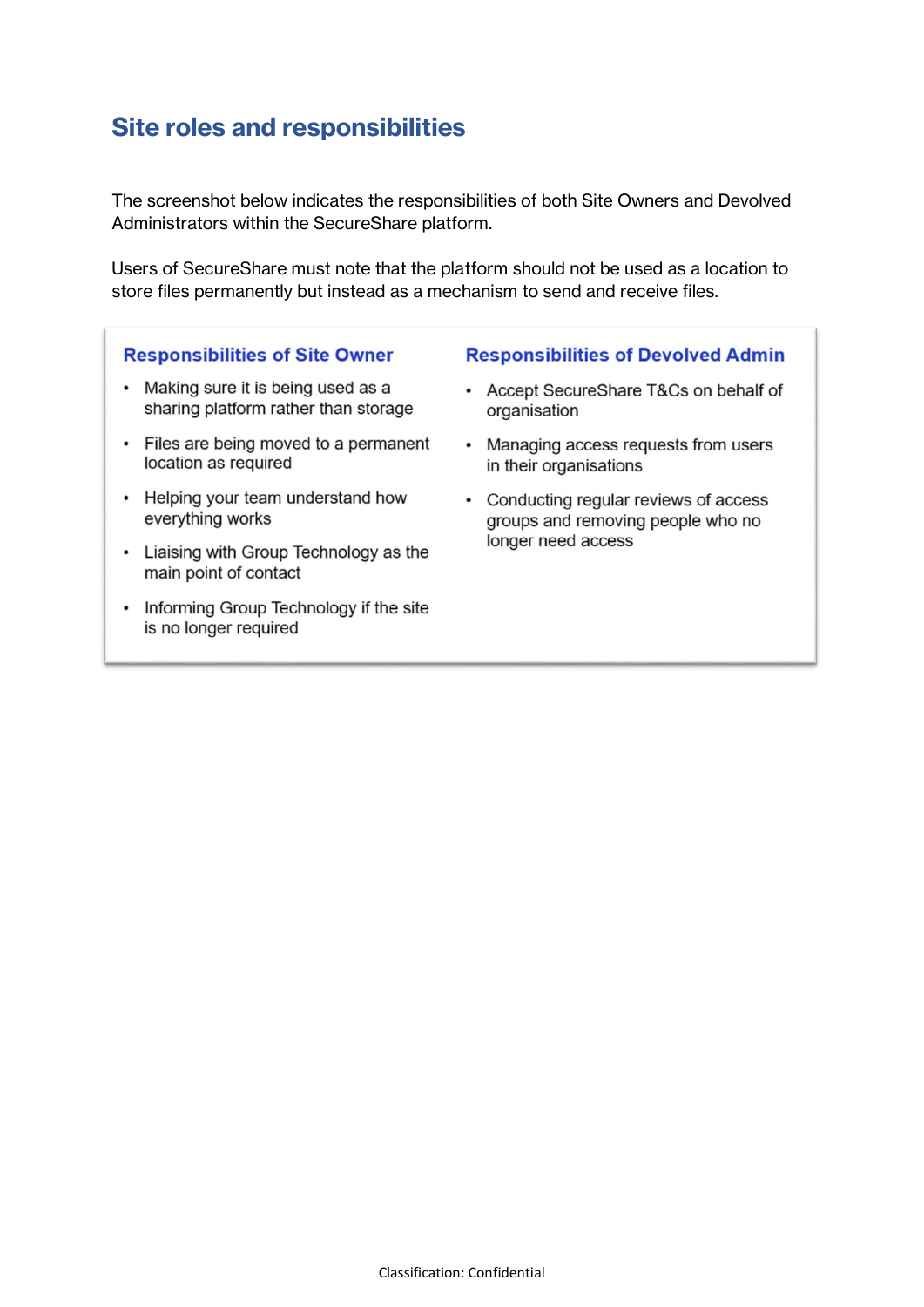# <span id="page-4-0"></span>**Managing approvals within My Access**

## <span id="page-4-1"></span>Examining an approval request

- 1. Sign in to the **My Access portal** at <https://myaccess.microsoft.com/@lloydsoflondon.onmicrosoft.com> – this shows all sites you can request access to.
- 2. On the left-hand menu, click **Approvals**. *Note – the number next to Approvals shows the amount of requests pending.*



3. Within the **Approvals** screen you will see all requests currently pending. Click on **Details** on the approval request you wish to view in more detail.

| 1 pending<br>Pending | Approvals<br>History                                     |                                         |              |             |                |
|----------------------|----------------------------------------------------------|-----------------------------------------|--------------|-------------|----------------|
|                      | $\checkmark$ Approve $\checkmark$ Deny                   |                                         |              |             |                |
|                      | Name                                                     | Requested Package                       | Requested on | Due by      |                |
|                      | External User 01<br>externaluser01_fsptestexternal.onmic | Business Intelligence MA12 May 26, 2021 |              | Jun 9, 2021 | <b>Details</b> |
|                      |                                                          |                                         |              |             |                |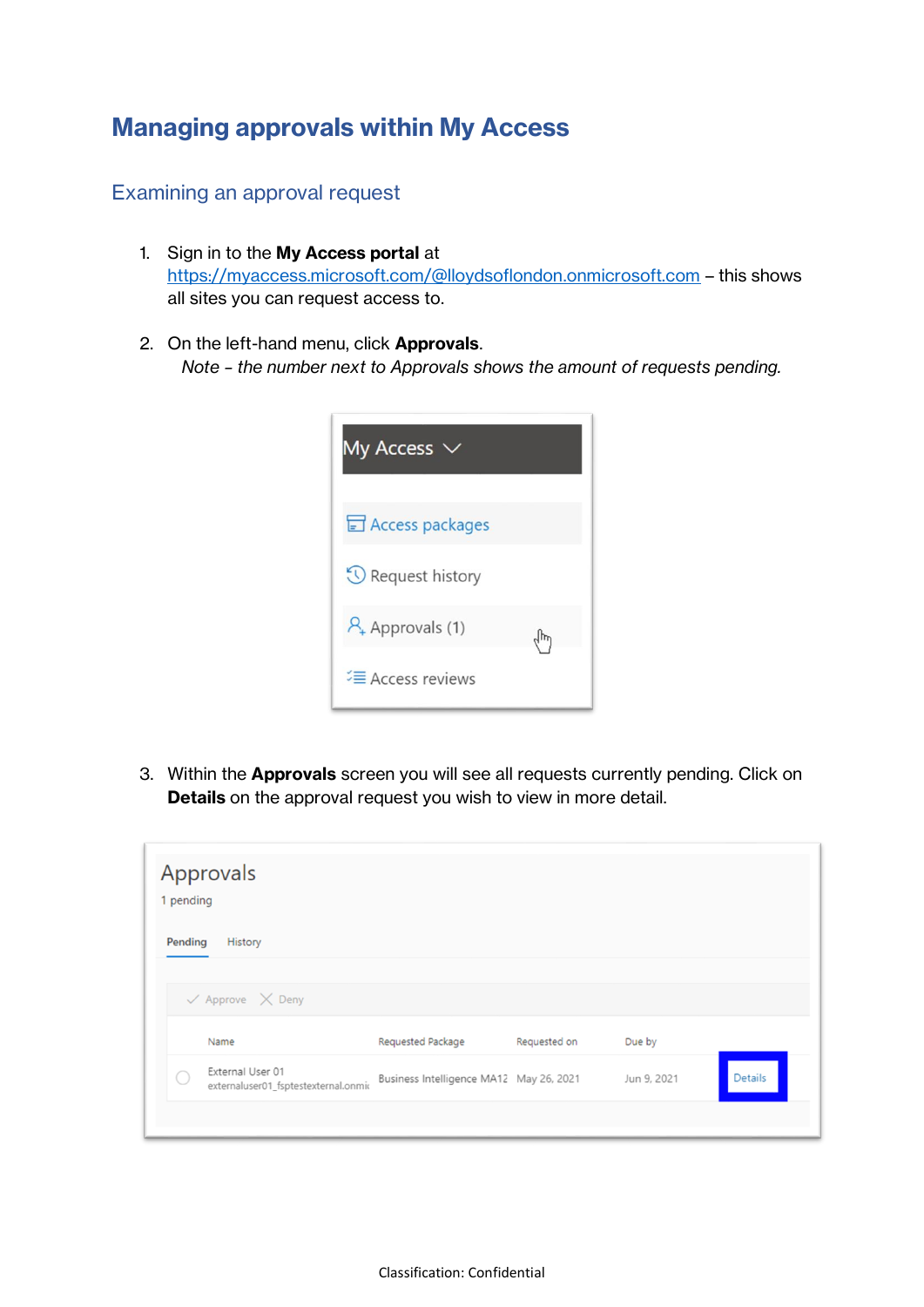4. In the resulting screen, you can click on **Request details** or **Package details** to learn more about the approval request. The screenshot below shows **Request details**.

| Access request     |                                     | Request details                                     |
|--------------------|-------------------------------------|-----------------------------------------------------|
| Access to          | Business Intelligence               | < Review request                                    |
|                    | MA1235X Contribute                  | Requested by                                        |
| Requested by       | <b>Sederator and company of the</b> | <b>Common Lines Cit</b>                             |
|                    | and provide the first street and    | collected and it format education control condition |
|                    | starred past formed costs           | Access to                                           |
|                    | Due Jun 9, 2021 10:02 AM BST        | Business Intelligence MA1235X<br>Contribute         |
|                    |                                     |                                                     |
|                    |                                     | Request submitted on                                |
| Request details >  |                                     | May 26, 2021 10:02 AM BST                           |
| Package details >  |                                     | Request due by                                      |
|                    |                                     | Jun 9, 2021 10:02 AM BST                            |
| Approval history > |                                     | Business justification                              |
|                    |                                     | Required for my Managing Agent role.                |

## **Note**

Particular attention must be paid to the **Requested by** and **Access to** fields to ensure that only authorised users are allowed to access SecureShare.

**It is the Devolved Admins responsibility to ensure you are only approving requests:**

- **To the business areas that users require access to**
- **To users from your on organisation.**

The **Requested by** field contains the username of the user requesting access and the **Access to** field contains then name of the site within SecureShare that the user is requesting access to. The annotation below shows how site naming conventions work within Lloyd's SecureShare:

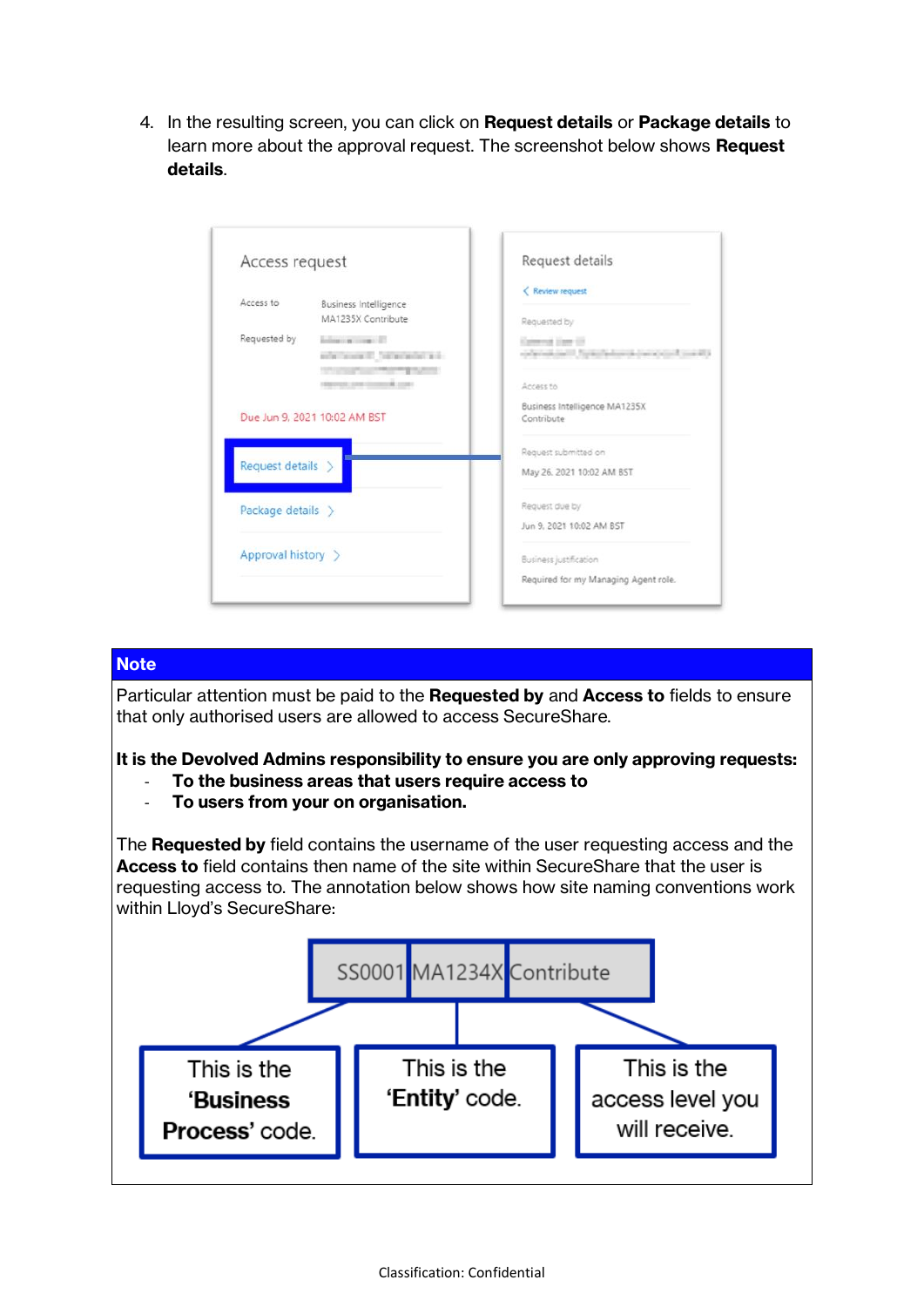## <span id="page-6-0"></span>Actioning an approval request

1. Within **Details** on the approval request, type the reason for your decision into the **Provide reason** text box.

| Access request         |                                                                                                            |
|------------------------|------------------------------------------------------------------------------------------------------------|
| Access to              | <b>Business Intelligence</b><br>MA1235X Contribute                                                         |
| Requested by           | Enternal Due 35<br>exhavior about 7 hydrodinate red in<br>microch.cm#EOn@ptati<br>sized controls to France |
|                        | Due Jun 9, 2021 10:02 AM BST                                                                               |
| Request details $\geq$ |                                                                                                            |
| Provide reason *       |                                                                                                            |
| requirements.          | Approved due to Managing Agent                                                                             |
|                        |                                                                                                            |

2. Once the reason has been entered, click either **Approve** or **Deny** to complete the approval process.

|                                                                                                                                       | Access request                                                                                                                                                                                                                                                                     |                                                                                                                                |
|---------------------------------------------------------------------------------------------------------------------------------------|------------------------------------------------------------------------------------------------------------------------------------------------------------------------------------------------------------------------------------------------------------------------------------|--------------------------------------------------------------------------------------------------------------------------------|
| <b>Please Note:</b> You can<br>to 14 days from the time<br>completed. For requests<br>than 14 days ago, users<br>make new requests in | Access to<br><b>Business Intelligence</b><br>MA1235X Contribute<br>Requested by<br>Esternal User OT<br>inform@craw? UP@dedindramabl-<br>tenic result constituti initiates).<br>relate rigil, proprieto respective, commo<br>Due Jun 9, 2021 10:02 AM BST<br>Request details $\geq$ | reprocess a request for up<br>that the original request is<br>that were completed more<br>will need to cancel and<br>MyAccess. |
|                                                                                                                                       | Provide reason *<br>Approved due to Managing Agent<br>requirements.<br>Approve <sub>phy</sub><br>Deny                                                                                                                                                                              |                                                                                                                                |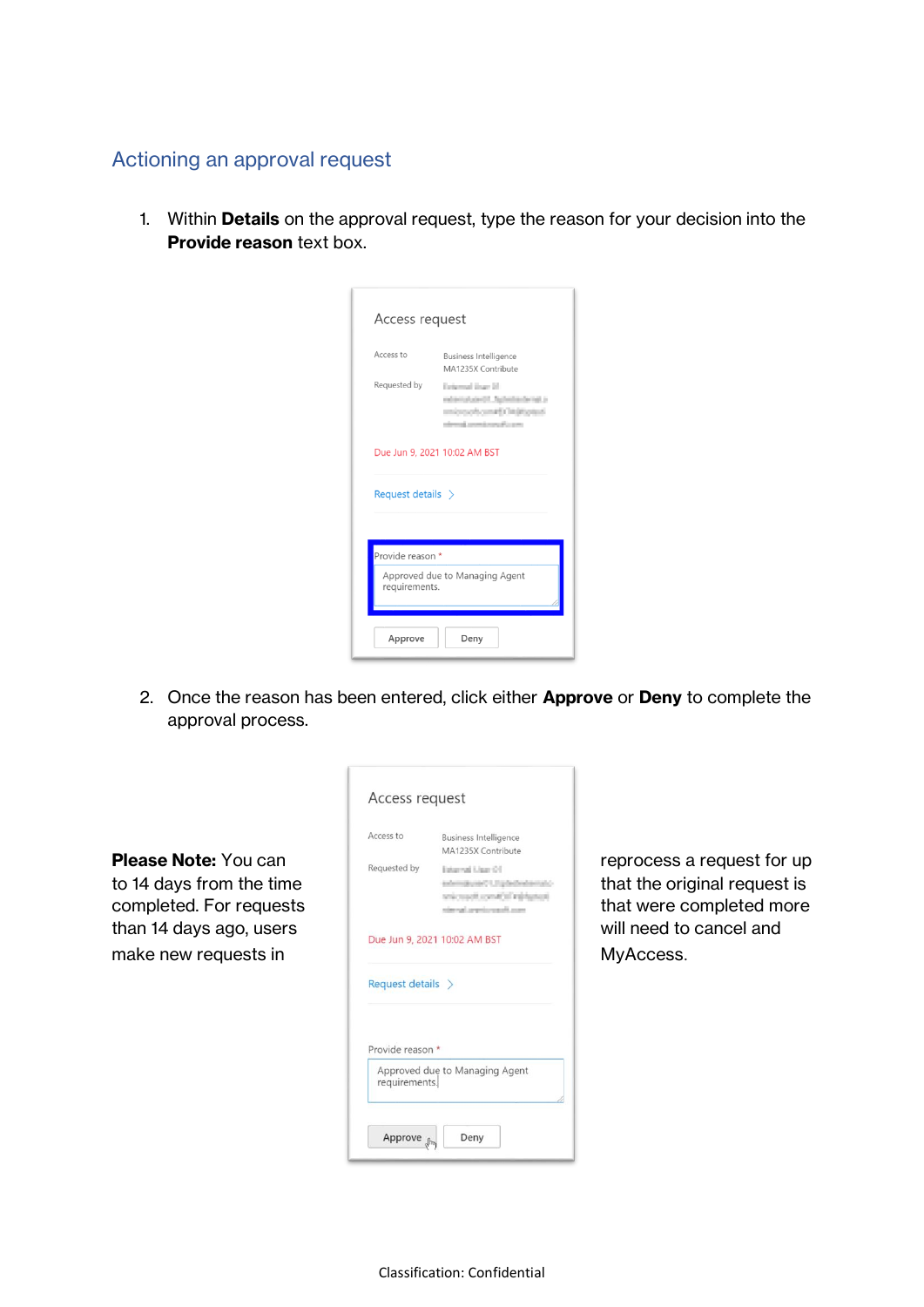## <span id="page-7-0"></span>Viewing previous requests

1. To see all previous access requests, click **History** button within the Approvals page.

| Pending   | Approvals<br>21 completed approvals<br>History            |                                     |          |                                                              |                  |             |
|-----------|-----------------------------------------------------------|-------------------------------------|----------|--------------------------------------------------------------|------------------|-------------|
|           | Name                                                      | Access package                      | Decision | Decision by                                                  | Date requested J |             |
|           | Paul Sterit<br>Tel: Middle Constitution Security          | Business Intelligence MA19 Approved |          | Adm-Paul Bevis<br>admpaulb@foundation-sp.com                 | May 26, 2021     | View        |
| $\bullet$ | External User 01<br><b>CONTROLLINGS</b> TOWED THE CONTROL | Business Intelligence MA12 Approved |          | External Devolved Admin 01<br>externaldevolvedadmin01@fsptes | May 26, 2021     | <b>View</b> |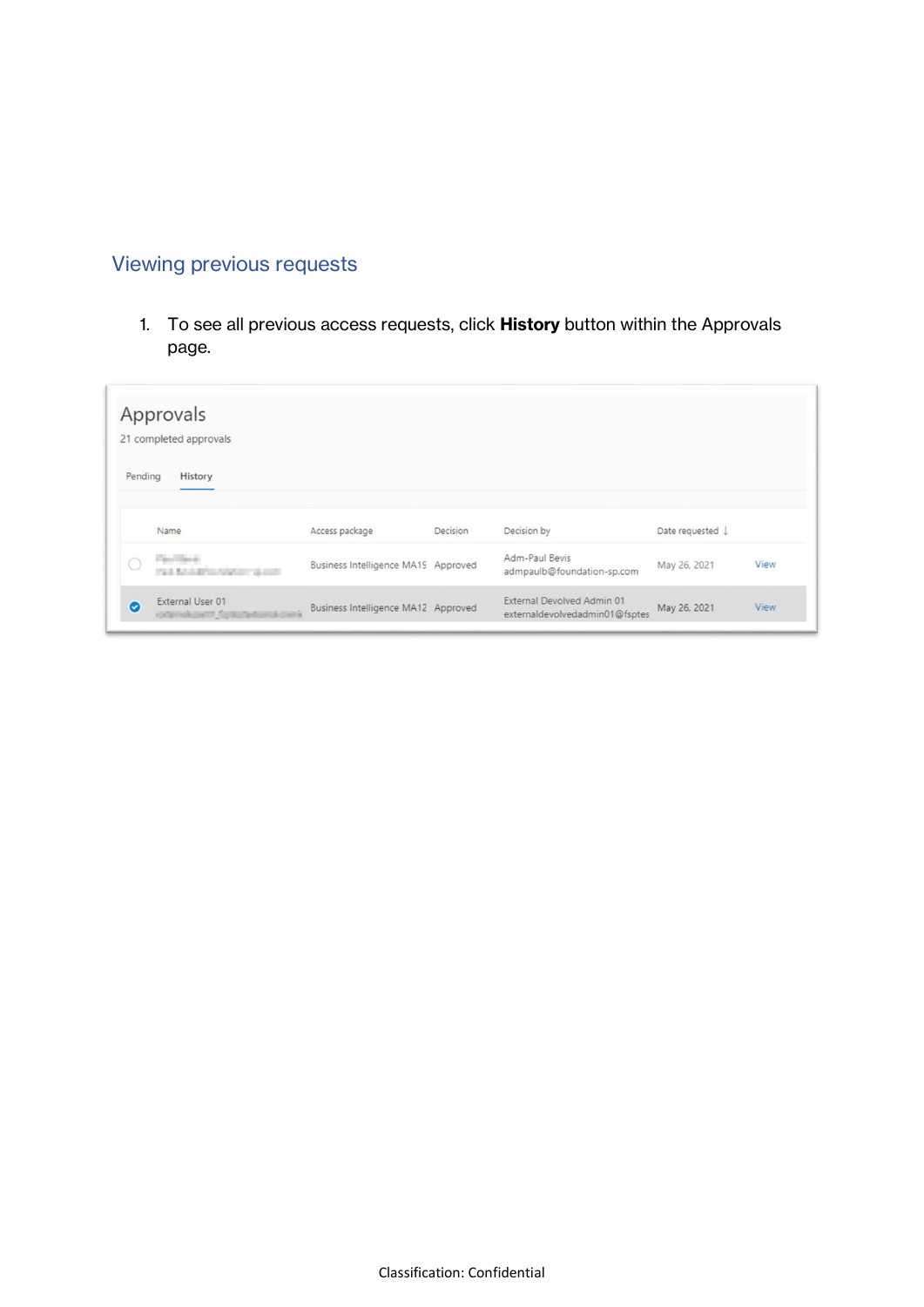# <span id="page-8-0"></span>**Access Reviews**

To ensure that only authorised users have access to SecureShare, devolved administrators are required to carry out annual access reviews for each of the sites the users they are responsible for have access to.

## <span id="page-8-1"></span>**Notifications**

When an access review is required for a site, devolved administrators will be sent an email notification similar to the one show below. By default, you will have 3 weeks the date of the email to complete the review.

Action required: Review user access to Test - Initial Policy by 04 August 2021



#### **Note**

Note that emails will be sent from azure-noreply@microsoft.com. Please check your junk folder if you do not receive an email.

## <span id="page-8-2"></span>Performing an access review

- 1. Sign in to the **My Access portal** at <https://myaccess.microsoft.com/@lloydsoflondon.onmicrosoft.com> – this shows all sites you can request access to.
- 2. On the left-hand menu, click **Access reviews**.
- 3. Within the **Access reviews** screen, click **Access packages.**
- 4. You will see all the access reviews currently pending.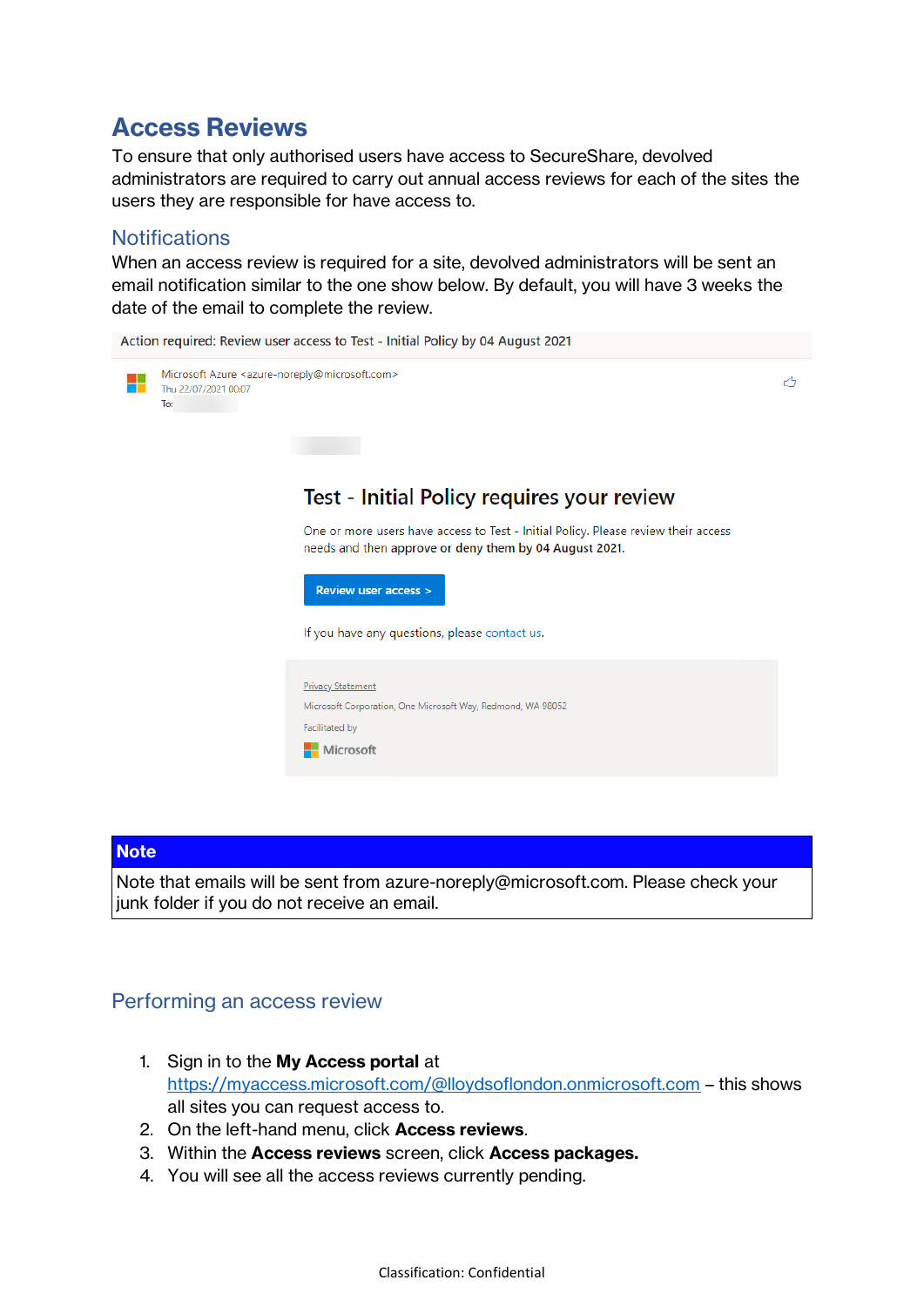*Note the Due column indicates the date the review must be completed by, the Resource column indicates the name of the site within SecureShare and the Progress column indicates the progress of the review i.e. how many users who have access have been reviewed and either approved or denied access.* 

| 噩<br>My Access $\vee$                                                        |                                                                         |                           | $\Omega$<br>Search reviews |                 |
|------------------------------------------------------------------------------|-------------------------------------------------------------------------|---------------------------|----------------------------|-----------------|
| Access packages<br>Request history<br>A Approvals<br><b>注 Access reviews</b> | <b>Access reviews</b><br>1 review<br>Access packages<br>Groups and Apps |                           |                            |                 |
|                                                                              | Name<br><b>Test - Initial Policy</b>                                    | <b>Due</b><br>Aug 4, 2021 | Resource<br>Test           | Progress<br>0/1 |

- 5. Click on the name of the access review to review the users who currently have access.
- 6. You will see a list of users for which you need to review. For each user, the system will make a recommendation as to whether the user should retain access (Approve) or have their access removed (Deny) based on when they last signed in and accessed the site. As a reviewer you can either chose to accept the recommendations by clicking **Accept recommendations** or to manually make a decision for each user individually.

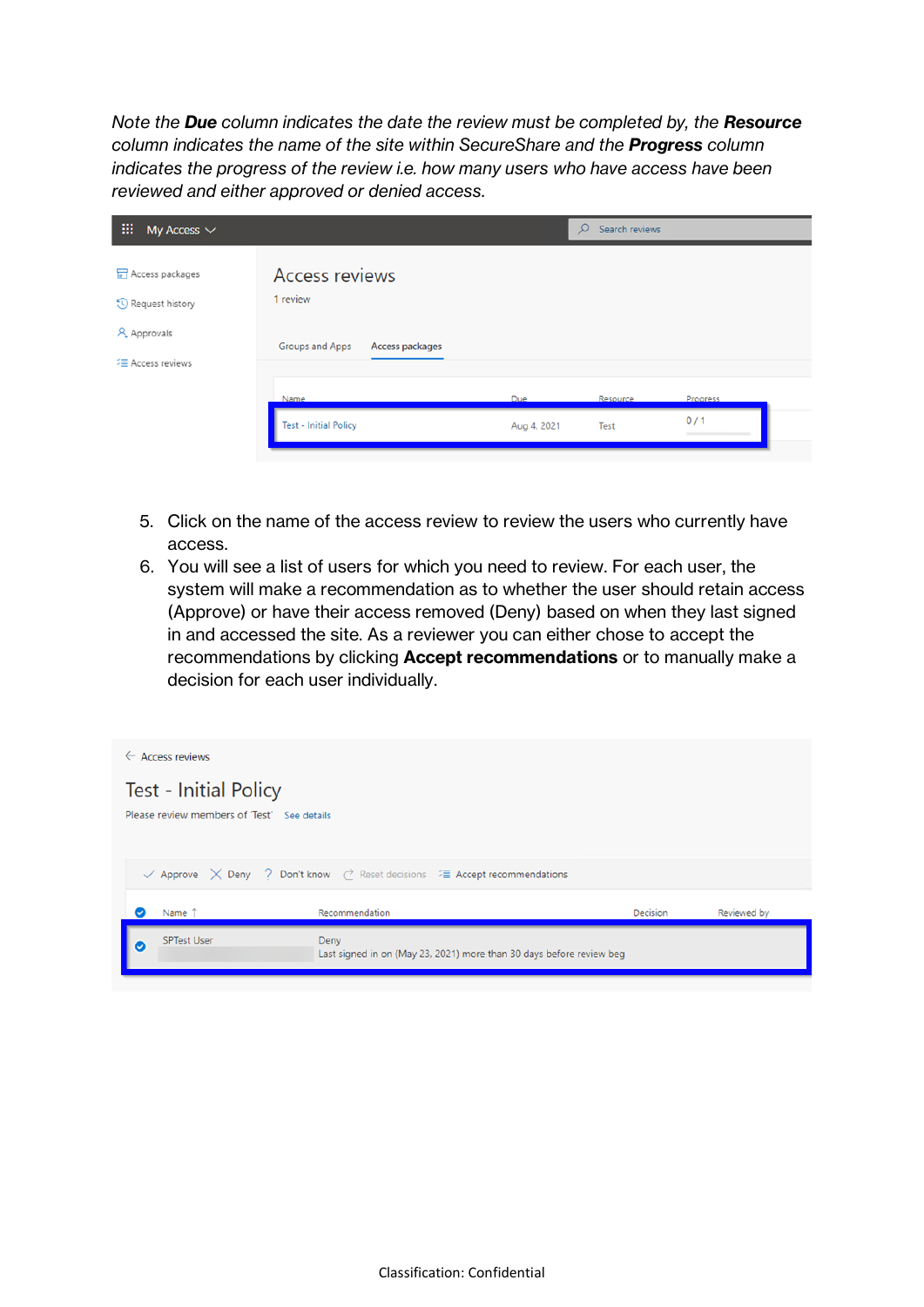7. You can bulk select users and then click Approve or Deny, or you can click on the name of an individual user and select the appropriate option.

| SPTest User                                            |  |
|--------------------------------------------------------|--|
|                                                        |  |
| Last signed in more than 30 days ago<br>(May 23, 2021) |  |
| Approve                                                |  |
| Deny (Recommended)                                     |  |
| Don't know                                             |  |
| Reason                                                 |  |
|                                                        |  |
|                                                        |  |
|                                                        |  |
|                                                        |  |
| Submit<br>Cancel                                       |  |

If you aren't sure, you can click the **Don't know** option. If you make this selection, the user maintains access, and this selection goes in the audit logs. The log shows any other reviewers that you still completed the review.

If there are multiple reviewers carrying out a review, the last submitted response for a user is recorded.

#### **Note**

If a user is denied access, their access is not removed immediately. The decision you make takes effect from the due date of the review, not the time you decide. For example, if the due date for a review is on the  $10<sup>th</sup>$  July, and you decide on the 1<sup>st</sup> July that a user no longer requires access, they will still have access until the  $10<sup>th</sup>$ . After the 10<sup>th</sup> July their access will be removed and they will need to request access again.